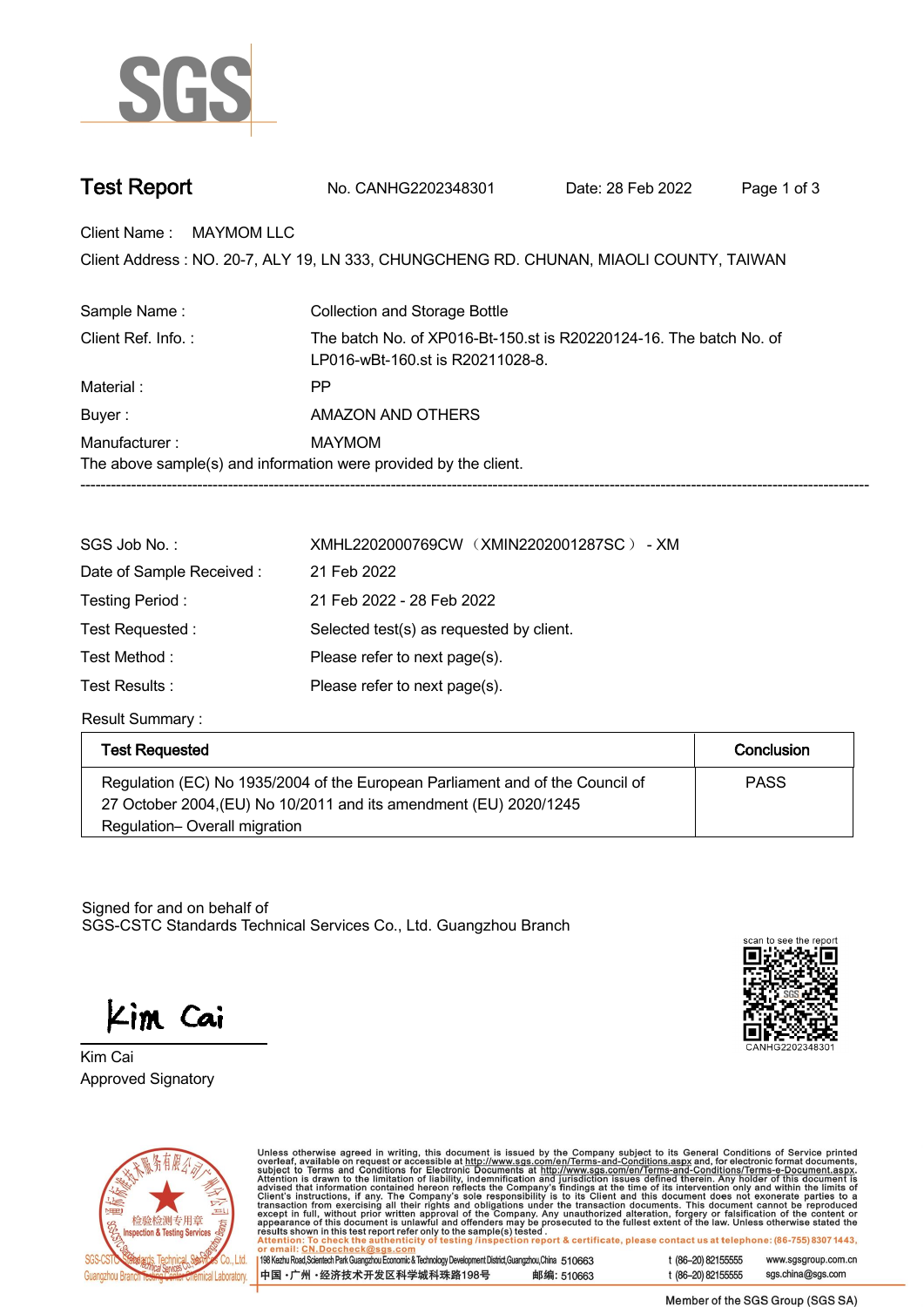

**Test Report. No. CANHG2202348301 . Date: 28 Feb 2022. Page 2 of 3.**

**Test Results :.**

**Test Part Description : .**

| Specimen No.    | SGS Sample ID    | <b>Description</b>                   | Material                |
|-----------------|------------------|--------------------------------------|-------------------------|
|                 |                  |                                      | (claimed by the client) |
| SN <sub>1</sub> | CAN22-023483.001 | Translucent plastic bottle<br>(nner) | РF                      |

## **Regulation (EC) No 1935/2004 of the European Parliament and of the Council of 27 October 2004,(EU) No 10/2011 and its amendment (EU) 2020/1245 Regulation– Overall migration**

**Test Method : With reference to Commission Regulation (EU) No 10/2011 of 14 January 2011 Annex III and Annex V for selection of condition and EN 1186-1:2002 for selection of test methods; or EN 1186-9:2002 aqueous food simulants by article filling method;**

## **Sample 001.**

| Simulant Used : | 50% Ethanol (V/V) Aqueous Solution |  |  |
|-----------------|------------------------------------|--|--|
|-----------------|------------------------------------|--|--|

**Test Condition :. 70.℃ 2.0.hr(s).**

| Test Item(s)           | Max. Permissible | <u>Unit</u> | <u>MDL</u>               | Test result |
|------------------------|------------------|-------------|--------------------------|-------------|
|                        | Limit            |             |                          |             |
| Area/Volume            | ٠                | $dm^2/kg$   | $\overline{\phantom{a}}$ | 9.6         |
| <b>First Migration</b> | ۰                | mg/kg       | 20                       | 32          |
| Second Migration       | ۰                | mg/kg       | 20                       | 26          |
| <b>Third Migration</b> | 60               | mg/kg       | 20                       | $20$        |
| <b>Stability</b>       |                  |             |                          | <b>YES</b>  |
| Comment                |                  |             |                          | <b>PASS</b> |
|                        |                  |             |                          |             |

**Notes :**

**1. mg/dm² = milligram per square decimeter**

**mg/kg = milligram per kilogram of foodstuff in contact with**

**2. °C = degree Celsius**

**3. Analytical tolerance of aqueous simulants is 2mg/dm² or 12mg/kg**

**4. Analytical tolerance of fatty food simulants is 3mg/dm² or 20mg/kg .**



Unless otherwise agreed in writing, this document is issued by the Company subject to its General Conditions of Service printed overleaf, available on request or accessible at http://www.sgs.com/en/Terms-and-Conditions.as

198 Kezhu Road, Scientech Park Guangzhou Economic & Technology Development District, Guangzhou, China 510663 中国 •广州 •经济技术开发区科学城科珠路198号 邮编: 510663 t (86-20) 82155555 www.sgsgroup.com.cn t (86-20) 82155555 sgs.china@sgs.com